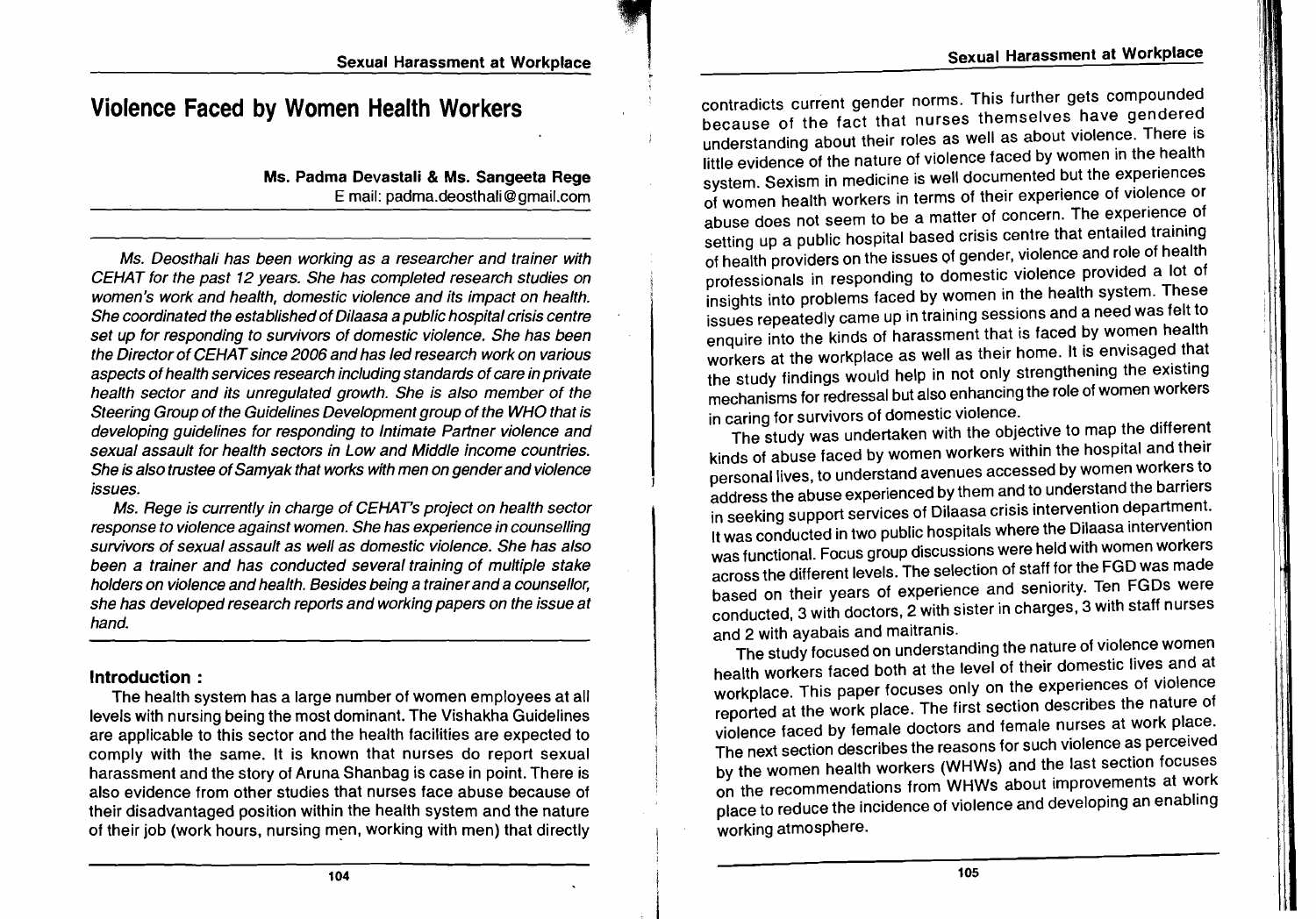## **I]** Violence faced by women health workers : a. Nurses:

Nurses at both levels, the sister in charges (SIC) and staff nurses (SN) stated that they face abuse from senior doctors, labour staff, relatives and patients. As doctors are senior most categories, they often abuse their power. The unwritten rule is that whatever the doctor asks the nurses to do , they have to complete it and not dare to contest it. Some of the nurses said that they are extremely scared to respond or communicate to the doctor that a certain duty given to her is outside her job responsibility as a nurse. Several nurses also stated that they were asked the most intrusive questions about sexual relations, reproduction and pregnancy. Often young nurses and student nurses are forced to tackle several awkward questions of this sort. Nurses expressed a sense of fear when they have to take up evening and night duties as doctors sit in the casualty dressed in underpants and drink at work. Nurses observed similar behaviour of drinking in the patients as well as their relatives and therefore perceive working in male wards as unsafe. It was reported that male patients keep staring at them and purposefully undress in front of the nurse to embarrass the nurses. Nurses stated that several bed side duties are the responsibility of the ward boys, but they refuse to do it and nurses end up doing those tasks. They fear complaining against the ward boys and class four employees as the latter threaten them with complaints to the union.

Types of violence reported by nurses .

| Category       | <b>Nurses</b>                                                                                                                                                                                                                                                                                                                                                       |
|----------------|---------------------------------------------------------------------------------------------------------------------------------------------------------------------------------------------------------------------------------------------------------------------------------------------------------------------------------------------------------------------|
| Senior doctors | Blaming for everything that goes wrong<br>even if that is not nurses' responsibility.<br>Asking them to carry out doctors tasks.<br>Humiliation of nurses in front of<br>patients and families.<br>MOs sitting in shorts-being drunk on duty.<br>Asking personal questions related to<br>sexuality, maternity during examination<br>and training of female patients |
| Patients       | Staring<br>Undress to embarrass<br><b>Drunk</b>                                                                                                                                                                                                                                                                                                                     |

| <b>Relatives</b> | Physical and verbal abuse when something<br>goes wrong.<br>■ Often come drunk making them feel<br>insecure.                                                     |
|------------------|-----------------------------------------------------------------------------------------------------------------------------------------------------------------|
| Labour staff     | Do not perform their duties.<br>$\blacksquare$ Threats that they will complain<br>to the union.<br><b>E</b> Report drunk to work which makes<br>them feel tense |

Sexual Harassment at Workplace

I

1 '1

11,1 1

1,1,

## b. Doctors:

the control

Women doctors at all levels from right from the resident medical officer position to that of a medical officer reported violence from the medical educators, to senior clinicians to peers and patients. A large component of the violence was sexual in nature. Doctors reported incidents of being called to the consulting rooms by senior medical doctors with the pretext of discussing cases. Many doctors shared that while conducting demonstrations on patients, medical teachers often single out women students for conducting the demonstration. A doctor stated "As a student, we have witnessed how senior doctors would ask one of us to do breast examination, we knew that it was not required, but no one questioned it, so it went on. We have also seen women students being asked to examine for hernia, men in the group were not asked to do so  $4$ 

Comments on looks, the way they dress and their appearance was a routine affair. Many of them stated that senior doctors would single out good looking women and assign them for night duties to be with them. Use of sexist language was common amongst senior male doctors. Comments s such as "Oh, you are wearing a mangalsutra, which means a no entry board. so you are not available 'have also been heard by them.

Sexual harassment was not just restricted to senior doctors but was also commonly meted out by male peers. Male peers would often hold hands of women doctor or keep their hands on their shoulder stating that women should believe that they are all doctors and not look at themselves as "men" or "women". Such comments would make it difficult to question the conduct of their male counterparts. It was also extremely common to make lewd comments on women's anatomy and then pass it as a joke. Often male doctors would ridicule women doctors for not enjoying the jokes and stating that anatomy was after all a medical subject.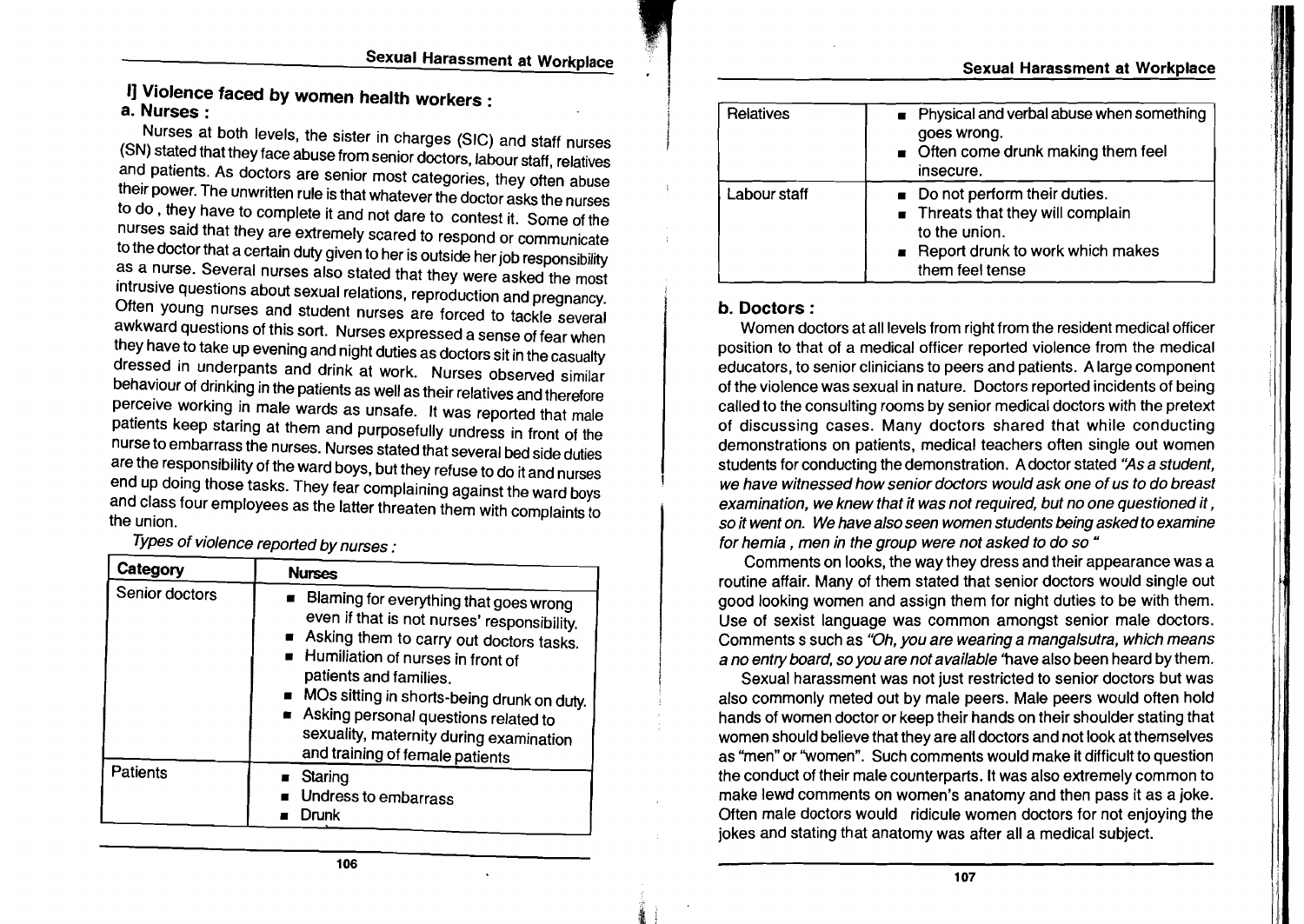## Sexual Harassment at Workplace

#### Sexual Harassment at Workplace

Women Doctors were often not taken seriously by the patients and their families. They stated that one of the reasons was that patients expect a male to be a doctor and therefore their conduct with women doctors was often disrespectful. Women doctors would often get stared at, ridiculed by the patients and their families. When there are medical complications in a case, the relatives often assault a woman doctor as they find her to be an easy target.

Nurses and doctors stated that male doctors use code language to expose female patients even when such an examination is not required. Language such as 'Upar se kitne aaur niche se kitna' is denoted for the extent of body to be exposed. Nurses have often been asked humiliating questions by even junior doctors related to their own delivery and pregnancy.

### Types of violence reported by doctors:

| Category<br>Senior doctors | Forms of violence -- doctors<br><b>B</b> Sexist/lewd remarks (is mangalsutra/<br>tikka a no entry board)<br><b>Pinching</b><br>■ Calling women doctors to their rooms on pretext<br>of discussing cases and undressing.<br><b>DEDUARED COMMONS COMMON EXAMPLE COMMONS</b><br>Ask good looking girls for night duty<br>Female student singled out for demonstrations<br>requiring examination of male sexual organs and<br>holding female student's hands for examination<br>patient's breasts. |
|----------------------------|------------------------------------------------------------------------------------------------------------------------------------------------------------------------------------------------------------------------------------------------------------------------------------------------------------------------------------------------------------------------------------------------------------------------------------------------------------------------------------------------|
| Peers                      | $\blacksquare$ Bad touch - often covert making it difficult to<br>question like putting hand on the shoulders of the<br>woman colleague.<br>Male doctors coming drunk to work and abusing<br>team. (no action taken)<br>Deliberate Comments on female anatomy (to be<br>accepted and enjoyed as jokes as you are a<br>doctor!)                                                                                                                                                                 |
| <b>Male Patients</b>       | Staring when we doctors wear jeans or sleeveless.<br>May not say anything but their gaze is problematic<br>Undress to embarrass-comments on looks                                                                                                                                                                                                                                                                                                                                              |

| Relatives    | Abuse if anything goes wrong as low acceptance<br>for women as doctors, it is relatively more against<br>women doctors                           |
|--------------|--------------------------------------------------------------------------------------------------------------------------------------------------|
| Labour staff | Do pass remarks but behind our back<br>$\blacksquare$ Do not listen to instructions<br><b>E</b> Report drunk to work so "we avoid them as women" |

## c. Ayahbais and maitranis :

These form the lowest rung "in the hierarchy at the hospital. They reported fear of sexual harassment when placed in male wards. Often they are placed in male wards on night duty alone. The patients, their relatives drink and smoke which made them feel unsafe and at risk.

| Category            | <b>Ayahbais and Maitranis</b>                                                                                                                                             |
|---------------------|---------------------------------------------------------------------------------------------------------------------------------------------------------------------------|
| <b>Patients</b>     | <b>Feeling unsafe when patients drink and smoke,</b><br>often left alone in the male ward-men put up their<br>clothes and also sit in a bad manner exposing<br>themselves |
| <b>Labour staff</b> | Report drunk to work                                                                                                                                                      |

In addition to the above reported experiences of violence or fear of violence, women health workers especially doctors and nurses also reported that they had witnessed violence against patients. They reported that male doctors often indulged in unnecessary exposure of female patient's body, asking women patients to remove clothes when not required or examination of upper body unnecessarily.

# II] Workplace violence and WHW - Reasons and Perceptions

Both women doctors and nurses discussed that male counterparts always want to be at the top of the hierarchy and want to take control of everything. Therefore women workers are perceived by them as objects that need to be used to get to their goal. Male counterparts continue to perceive women workers as " pav ki jooti" at workplace too. There was a unanimous opinion amongst WHW that having superior educational qualifications don't lead to any change in the way male perceive WHW. They don't treat the latter as their equivalent at all. Women health workers had to balance the home front and their professional lives and ensure that no dissonance was caused because of their work place environment in their homes.

 $^{\dagger \dagger}$ I

I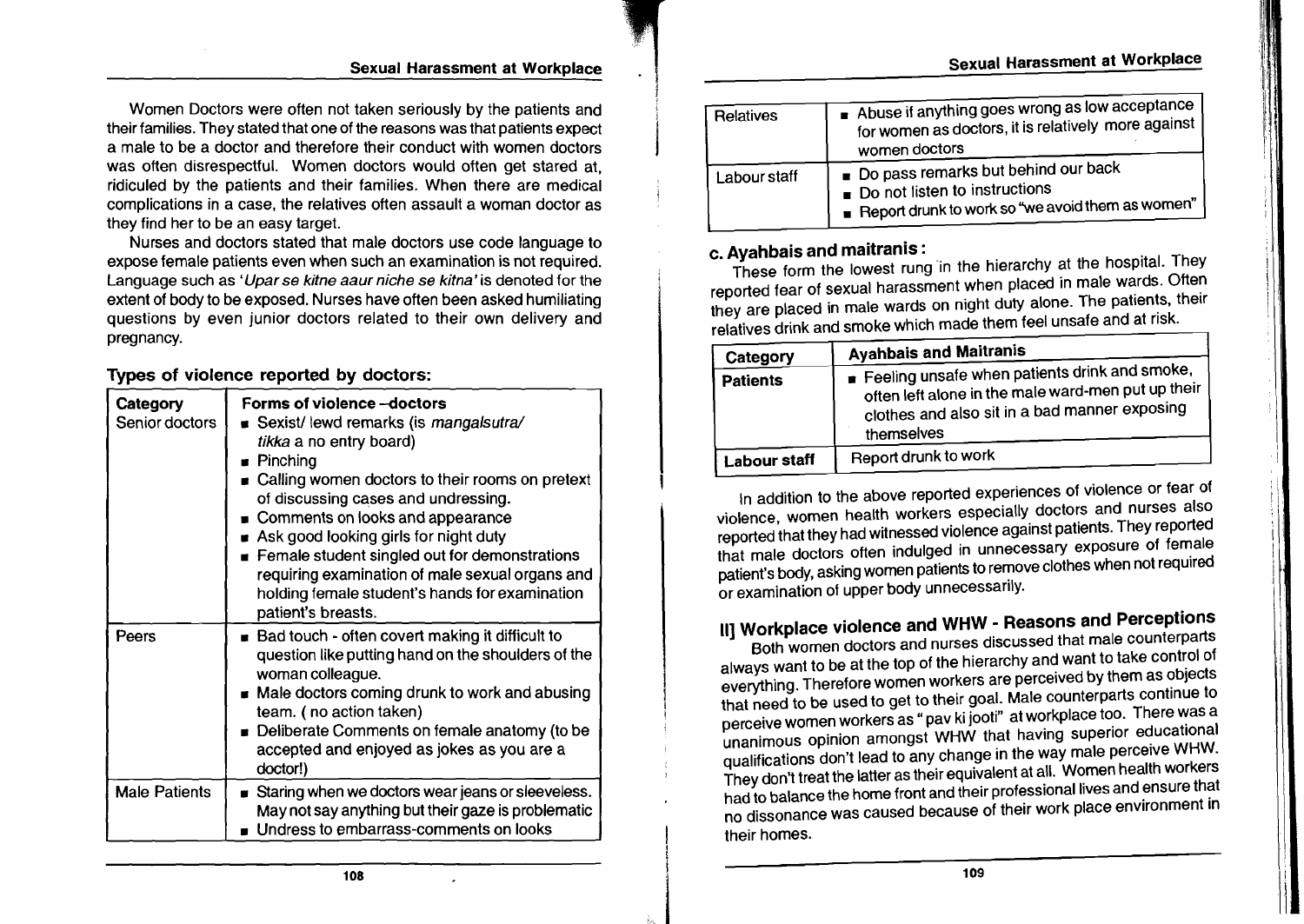$\mathbf{H}$  $\blacksquare$ !

WHWs also feared that disclosure about work place violence would create an impression that " she is intolerant and bad mouths others" WHW were most concerned that such perceptions would tarnish their image completely and would also negatively affect their assessment and evaluation. In such a situation it was felt that ignoring the abuse was the only way out. Nurses especially voiced that they were expected to take orders from doctors, administrators and patients, but if they questioned any of it they were abused.

# Gender and the Medical system \_

General understanding about the health system is that it is extremely hierarchical and doctors whether male or female are considered to be superior to other staff members. Therefore nursing professionals are considered as playing a subordinate and secondary role in treatment and care for the patient. However in the course of our study, what clearly emerged was the nature of subordination faced by women doctors. Most doctors stated that even if they were competent, the male peers were seen as more competent. This was in keeping with the gendered notion of a man being a doctor and a woman a nurse. Doctors mentioned that such a perception was also prevalent amongst patients. Even after seeing a woman physician the relatives will say " where is the doctor, we want to meet the doctor, when female doctors clarify that she is a doctor, they would insist and say we want to meet your boss or bada doctor " . Doctors also felt that because they are women neither nurses, nor do ward boys and ayah bais take their orders seriously

Women doctors stated that they are perceived as competent by administrators only when they have to get work done, but the real reason is their inability to get the work done from male doctors. Thus it invariably gets referred to women doctors. Women always find it difficult to refuse any work and end up doing it. They also shared that when it comes to claiming success of a difficult and complicated medical emergency, handling of patients and difficult situations, male counterparts are quick to claim it, but women find it difficult to compete and state that it was an outcome of their efforts.

# Responses to Violence faced :

Several reasons were cited by the WHWs for not being able to seek redressal for the abuse faced by them.

Overall, we found that all groups were not aware of the sexual harassment panels in their hospitals. Only sister in charges knew that they existed but had not idea about the constitution of the committee or the steps in seeking redressal or even knowledge of what kind of behavior can be reported to this panel.

Most stated that most nurses tend to discuss the abuse with a close colleague and are hesitant to seek formal redressal due to fear of being stigmatized. Colleagues providing support persuaded them to adjust with the violence, ignore it and the like. No confrontation strategies or formal mechanisms were suggested to the nurses by their colleagues.

Doctors clearly articulated that they have no forum for common gathering or meeting by profession they are expected to work individually. They rationalized and stated that when such abuse happens in the internship period, it is best not to speak about it as the person is very senior and can ruin our career and future education. There is also a fear that others may not support the complaint. None of the doctors were aware of the sexual harassment at work place committees operating in their hospitals. Doctors articulated that this was the first time ever that they had even discussed abuse and come together as a group of doctors.

The nursing staff also expressed concern about the fact that labour staff is unionised and so it was best that any harassment from them is ignored. They also expressed fear of defamation, lack of faith in the process. "By speaking out, people point fingers at you only. Best to complete duty after all we have to continue to work here only."

### Recommendations to deal with sexual harassment at workplace-

There is a need to re-Iabel existing hospital practices considered to be 'normal' as forms of sexual violence. There is a need for creating awareness about unacceptable behaviour and also an understanding that this unacceptable behaviour should not be considered a part and parcel of medical system.

More awareness amongst women and men health workers on the forms of sexual violence is required. The women health workers also need to be made aware about their rights and information about redressal mechanisms at the hospitals.

In addition to this the redress mechanism also must improve and complaints must be enquired into immediately and concluded. There needs to be a mechanism for continuous monitoring for making workplace safe and violence free for women workers needs to be put in place.

 $\blacksquare$ 

l J